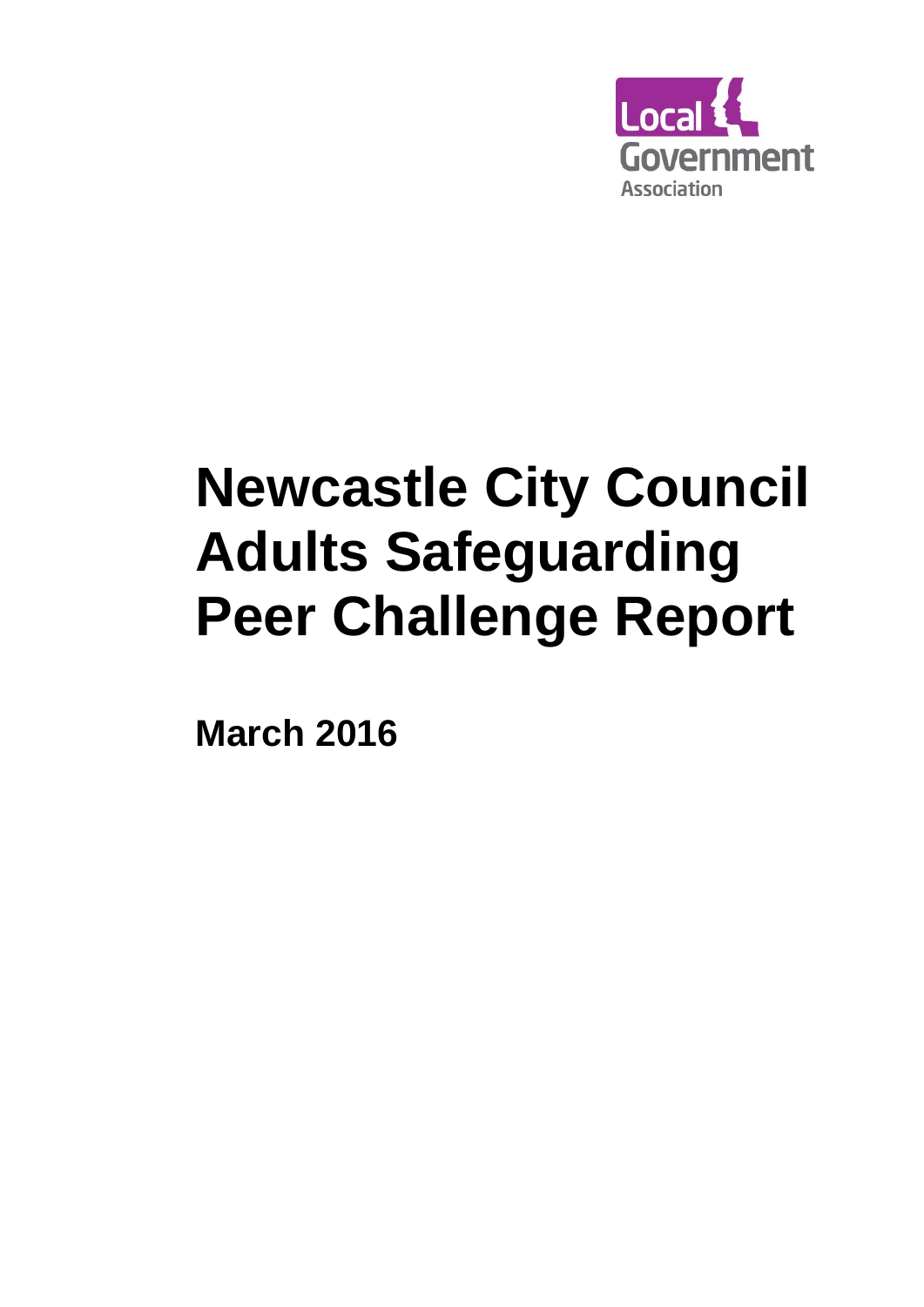### **Table of contents**

## **Contents**

| <b>Executive Summary</b>                                                 | $\overline{2}$               |  |  |  |  |
|--------------------------------------------------------------------------|------------------------------|--|--|--|--|
|                                                                          |                              |  |  |  |  |
| Report                                                                   | 4                            |  |  |  |  |
| <b>Background</b>                                                        | 4                            |  |  |  |  |
| <b>Key Strengths</b>                                                     | $\overline{7}$               |  |  |  |  |
| Identifying                                                              | 8                            |  |  |  |  |
| <b>Responsiveness</b>                                                    | 9                            |  |  |  |  |
| <b>Effectiveness</b>                                                     | 11                           |  |  |  |  |
| Leadership,                                                              | 12                           |  |  |  |  |
| <b>Case File Audit</b>                                                   | 13                           |  |  |  |  |
| <b>Key Considerations</b>                                                | 14                           |  |  |  |  |
| Effective Practice & Service Delivery  Error! Bookmark not defined.      |                              |  |  |  |  |
| Performance & Resource Management. Error! Bookmark not defined.          |                              |  |  |  |  |
| <b>Case File Audit</b>                                                   | Error! Bookmark not defined. |  |  |  |  |
|                                                                          |                              |  |  |  |  |
| <b>Contact details</b>                                                   | 16                           |  |  |  |  |
| Appendix 1 – Standards for Adult Safeguarding – Revised December<br>2014 |                              |  |  |  |  |
|                                                                          |                              |  |  |  |  |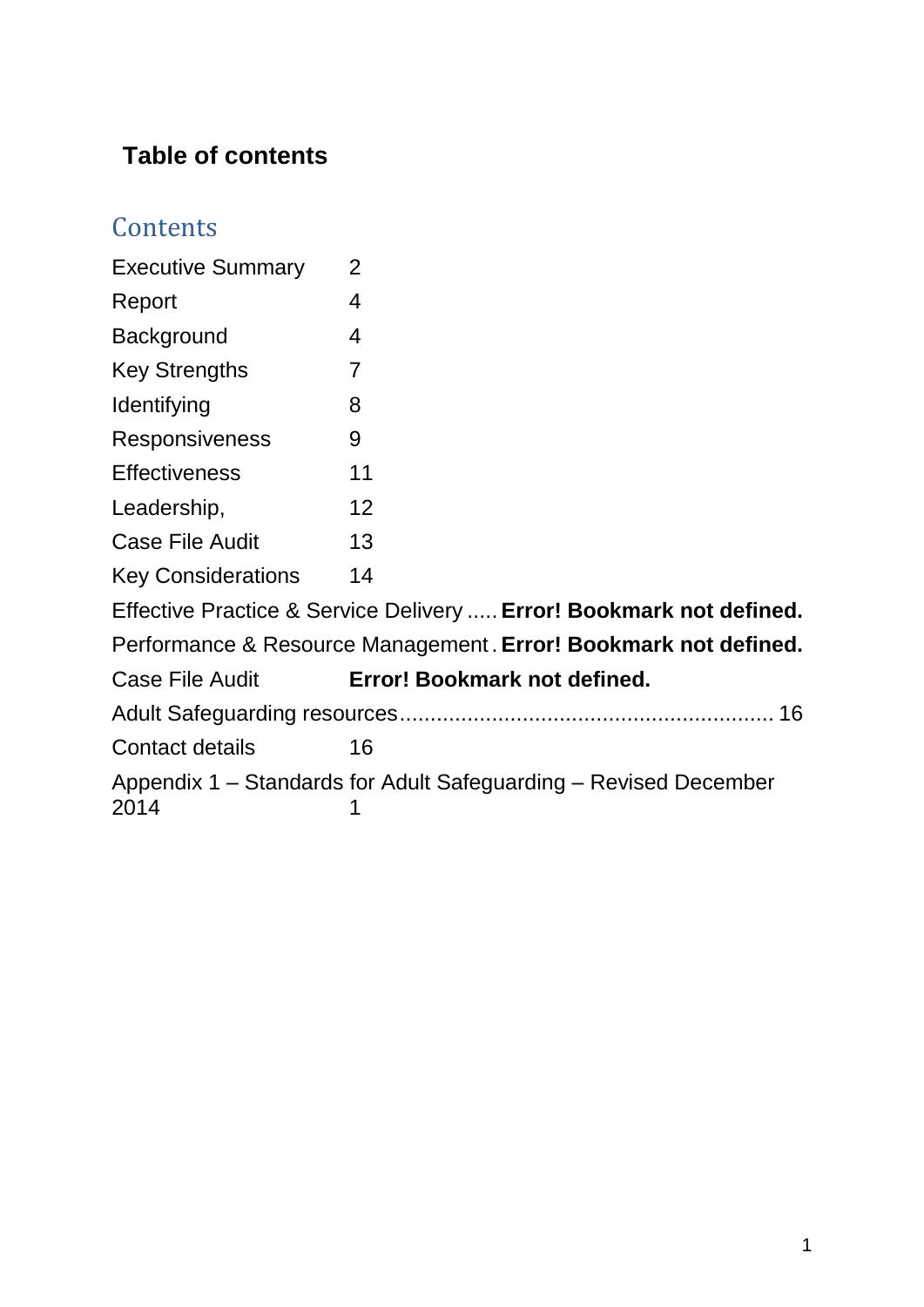## <span id="page-2-0"></span>**Executive Summary**

Newcastle City Council requested that the Local Government Association undertake an Adult Safeguarding Peer Challenge at the Council and with partners. The work was commissioned by Ewen Weir, the Director for Wellbeing, Learning and Life (the joint DASS and DCS) who was the client for this work. The Council intends to use the findings of this peer challenge as a marker on its improvement journey. The specific scope of the work was:

- 1. Is Newcastle CC and its partners proactive in identifying and responding to young people with care and support needs who are at risk of, or experiencing, abuse or neglect going through the transition from child to adulthood?
- 2. The responsiveness of the adult system to meeting the needs of young people with care and support needs who are at risk of, or experiencing, abuse or neglect going through the transition from child to adulthood
- 3. Whether young people with care and support needs who are at risk of, or experiencing, abuse or neglect going through the transition from child to adulthood are effectively safeguarded as they progress into adulthood?

The report includes detailed comment across the scoping questions set by Newcastle City Council, incorporating the Standards for Adult Safeguarding.

#### **Key strengths:**

- Use of [work around sexual exploitation] as a catalyst for change and improvement
- Political, corporate and partner awareness and buy-in to tackling sexual exploitation
- Evidence of a widespread awareness of sexual exploitation
- Establishment of the multi-agency hub for sexual exploitation
- High level of enthusiasm and morale across staff
- Single directorate is recognised as the vehicle for delivery across the "life course"
- Willingness to think differently and respond differently
- Transition for children with disabilities into Adult Social Care is good
- Good partnership working within and between the Safeguarding Boards
- Safeguarding Boards are accessible, responsive and as a consequence are driving change
- Good quality housing service provision and support
- Wide range of innovative projects
- Good level of self-awareness

#### **Key considerations**

- After the trials, after the SCR what next?
- Maximising the opportunities of having one directorate make it real through the culture and operational delivery
- Common language, common narrative, being understood amongst stakeholders, including elected members, partners, colleagues and citizens ensure effective communication
- Update the children's safeguarding vulnerability checklist to be multi-agency and applicable across the life course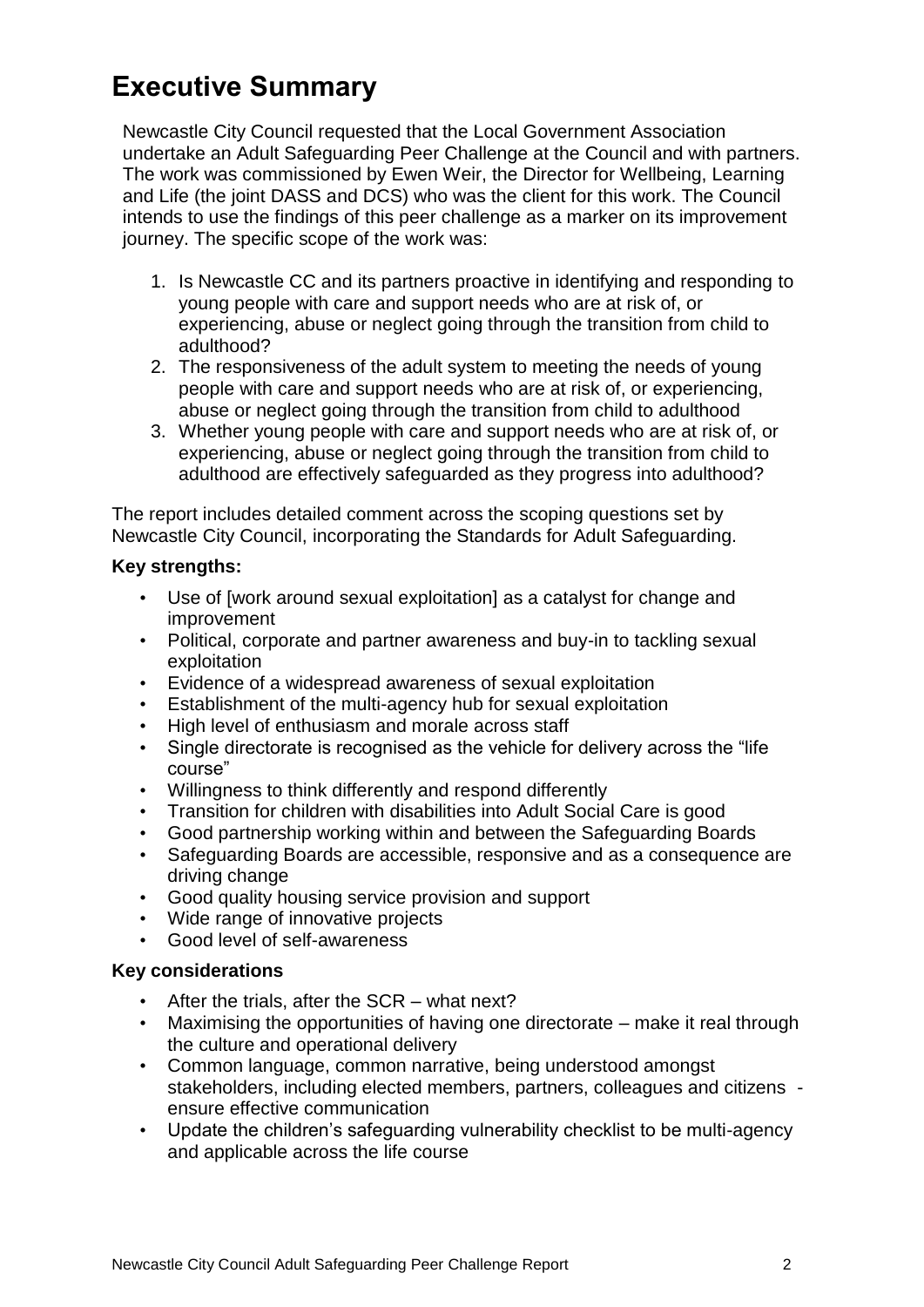- How can good practice examples, and the learning from them, be spread widely to improve consistency of practice?
- How do the Safeguarding Boards measure their impact and quality assure their work?
- Robust training offer for Safeguarding Boards, but more targeted training for transition needed
- Wider range of learning and development opportunities needed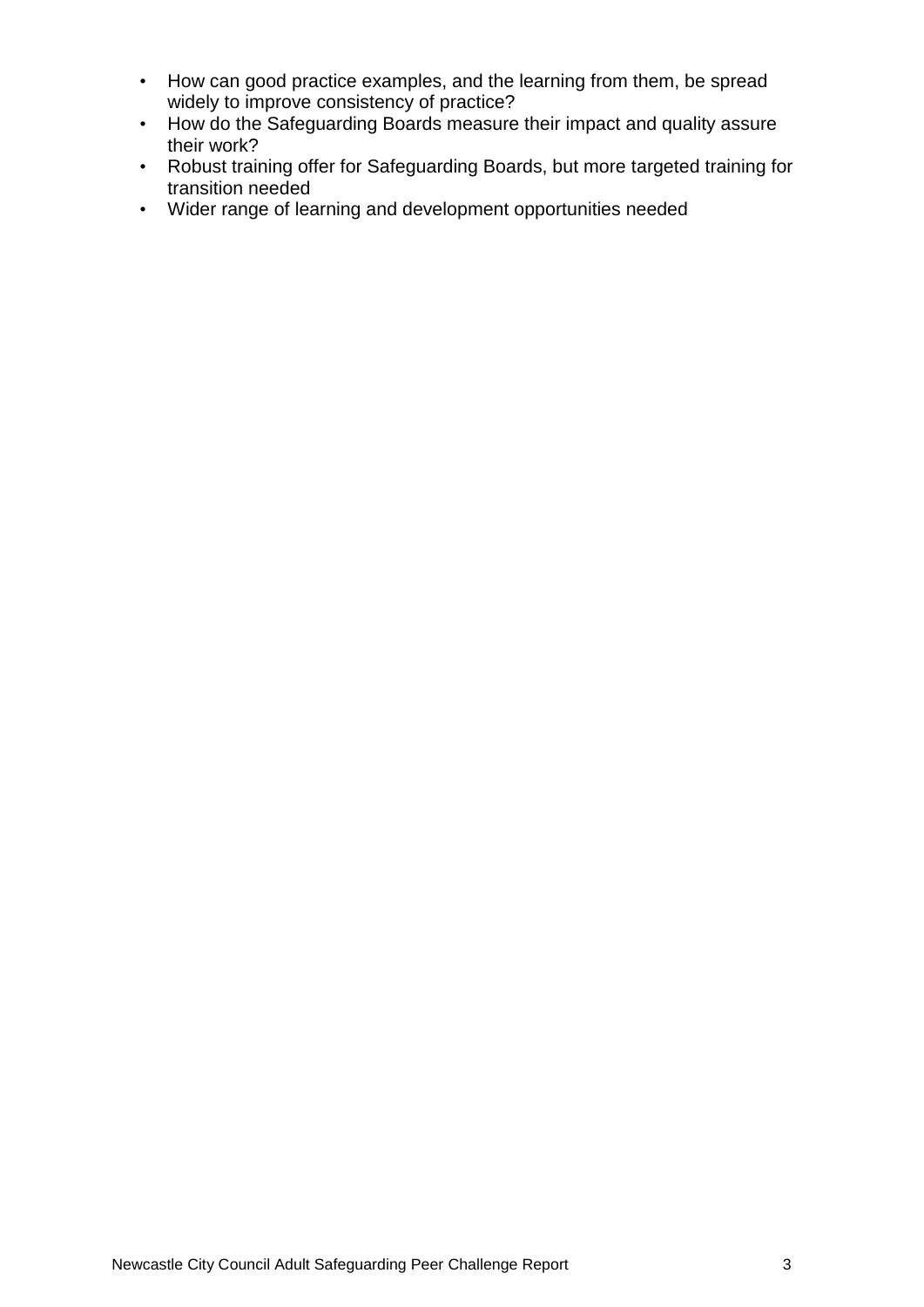#### <span id="page-4-1"></span><span id="page-4-0"></span>Report **Background**

1. Newcastle City Council requested that the Local Government Association undertake an Adult Safeguarding Peer Challenge at the Council and with partners. The work was commissioned by Ewen Weir, the Director for Wellbeing, Care and Learning (the joint DASS and DCS) who was the client for this work. The Council intends to use the findings of this peer challenge as a marker on its improvement journey. The specific scope of the work was:

- Is Newcastle CC and its partners proactive in identifying and responding to young people with care and support needs who are at risk of, or experiencing, abuse or neglect going through the transition from child to adulthood? - The responsiveness of the adult system to meeting the needs of young people with care and support needs who are at risk of, or experiencing, abuse or neglect going through the transition from child to adulthood - Whether young people with care and support needs who are at risk of, or experiencing, abuse or neglect going through the transition from child to adulthood are effectively safeguarded as they progress into adulthood?

- 2. A peer challenge is designed to help an authority and its partners assess current achievements, areas for development and capacity to change. The peer challenge offers a supportive approach, undertaken by friends – albeit 'critical friends' and therefore it is not an inspection. It aims to help an organisation identify its current strengths, as much as what it needs to improve. But it should also provide it with a basis for further improvement.
- 3. The benchmark for this peer challenge was the revised and updated version of the Standards for Adult Safeguarding (Appendix 1). These were used as themes to help the peer team organise its deliberations, but the feedback focused on the scoping questions outlined above.
- 4. The members of the peer challenge team were: **Alison Michalska**, Corporate Director of Children and Adults, Nottingham City Council

**Angie Bean (Labour)**, Cabinet Member for Adult Social Care, London Borough of Waltham Forest

**Christine Whitehead,** AD for Adult Social Care, Stoke on Trent City Council **Anna English,** Strategic Safeguarding Adults Manager, Northumberland County Council

**Jackie Clementson,** Head of Service for Early Help, Children's Services, Hertfordshire County Council

**Becca Singh**, Challenge Manager, LGA

5. The team was on-site from  $16<sup>th</sup> - 18<sup>th</sup>$  March 2016. The programme for the on-site phase included activities designed to enable members of the team to meet and talk to a range of internal and external stakeholders. These activities included:

- interviews and discussions with councillors, officers and partners and service users / carers

- focus groups with managers, partners and frontline staff working with both children and adults

- reading documents provided by the Council, including a self-assessment of progress, strengths and areas for improvement

- A comprehensive review of a small number of case files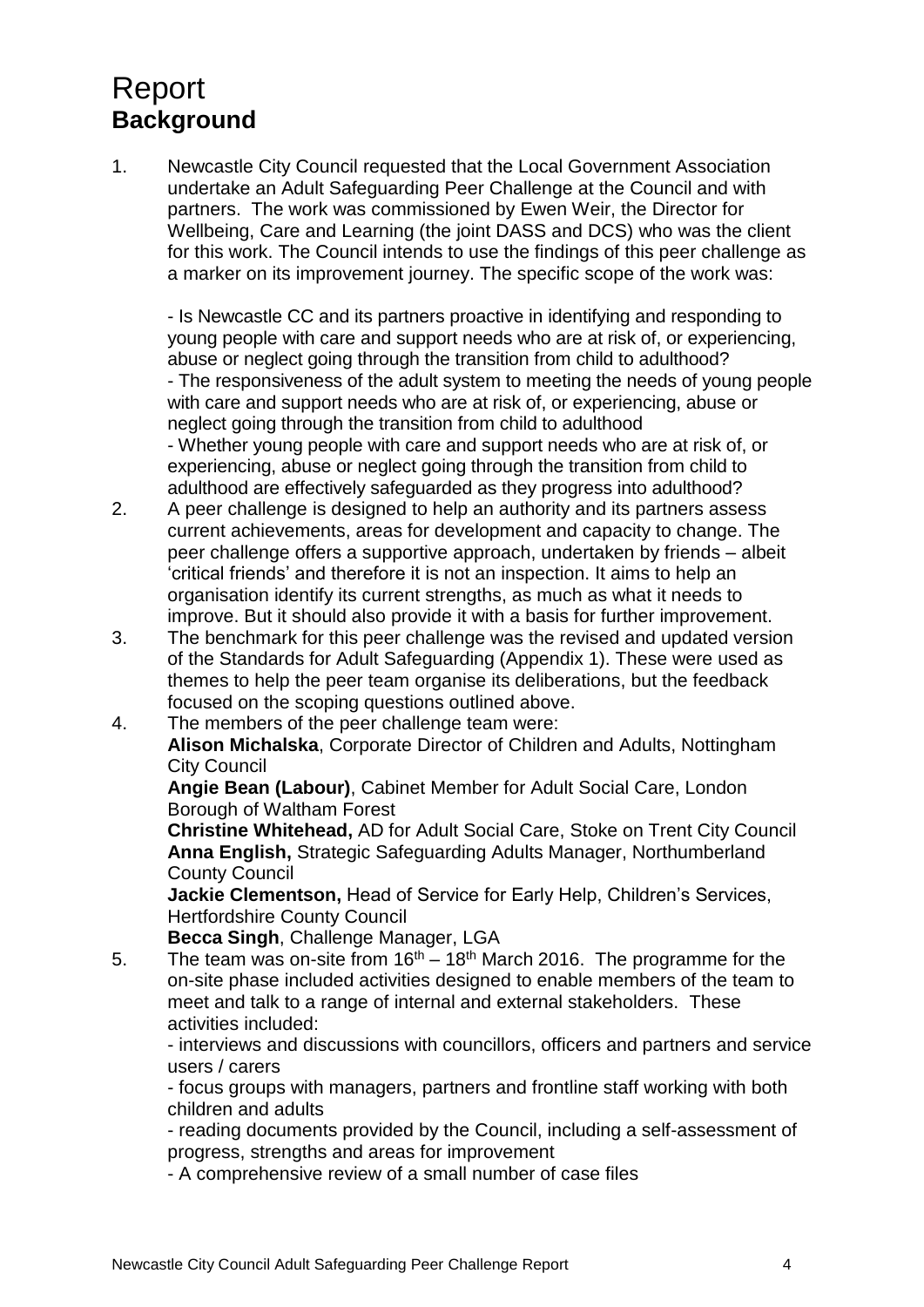- 6. The peer challenge team would like to thank staff, people using services, carers, partners, commissioned providers and councillors for their open and constructive responses during the challenge process. The team was made welcome and would in particular like to thank Ewen Weir, Director of Wellbeing, Care and Learning and Claire Nixon, Service Development Lead, Safeguarding Adults for their invaluable assistance in planning and undertaking this review.
- 7. Our feedback to the Council on the last day of the challenge gave an overview of the key messages. This report builds on the initial findings and gives a detailed account of the challenge.
- 8. The Care Act (2014)has put safeguarding adults on a statutory footing. The Care and Support Statutory Guidance defines adult safeguarding as "protecting a person's right to live in safety, free from abuse and neglect". The Care Act requires that each local authority must:
	- make enquiries, or ensure others do so, if it believes an adult is, or is at risk of, abuse or neglect. An enquiry should establish whether any action needs to be taken to other appropriate adult to help them.
	- cooperate with each of its relevant partners (as set out in section 6 of the Care Act) in order to protect adults experiencing or at risk of abuse or neglect

The aims of adult safeguarding are:

- To prevent harm and reduce the risk of abuse or neglect to adults with care and support needs.
- To safeguard individuals in a way that supports them in making choices and having control in how they choose to live their lives.
- To promote an outcomes approach in safeguarding that works for people resulting in the best experience possible.
- To raise public awareness so that professionals, other staff and communities as a whole play their part in preventing, identifying and responding to abuse and neglect.

There are six key principles that underpin all adult safeguarding work:

- **Empowerment** Personalisation and the presumption of person-led decisions and informed consent. "I am asked what I want as the outcomes from the safeguarding process and these directly inform what happens."
- **Prevention** It is better to take action before harm occurs. "I receive clear and simple information about what abuse is, how to recognise the signs and what I can do to seek help."
- **Proportionality** Proportionate and least intrusive response appropriate to the risk presented. "I am sure that the professionals will work for my best interests, as I see them and they will only get involved as much as needed."
- **Protection** Support and representation for those in greatest need. "I get help and support to report abuse. I get help to take part in the safeguarding process to the extent to which I want and to which I am able."
- **Partnership** Local solutions through services working with their communities. Communities have a part to play in preventing, detecting and reporting neglect and abuse. "I know that staff treat any personal and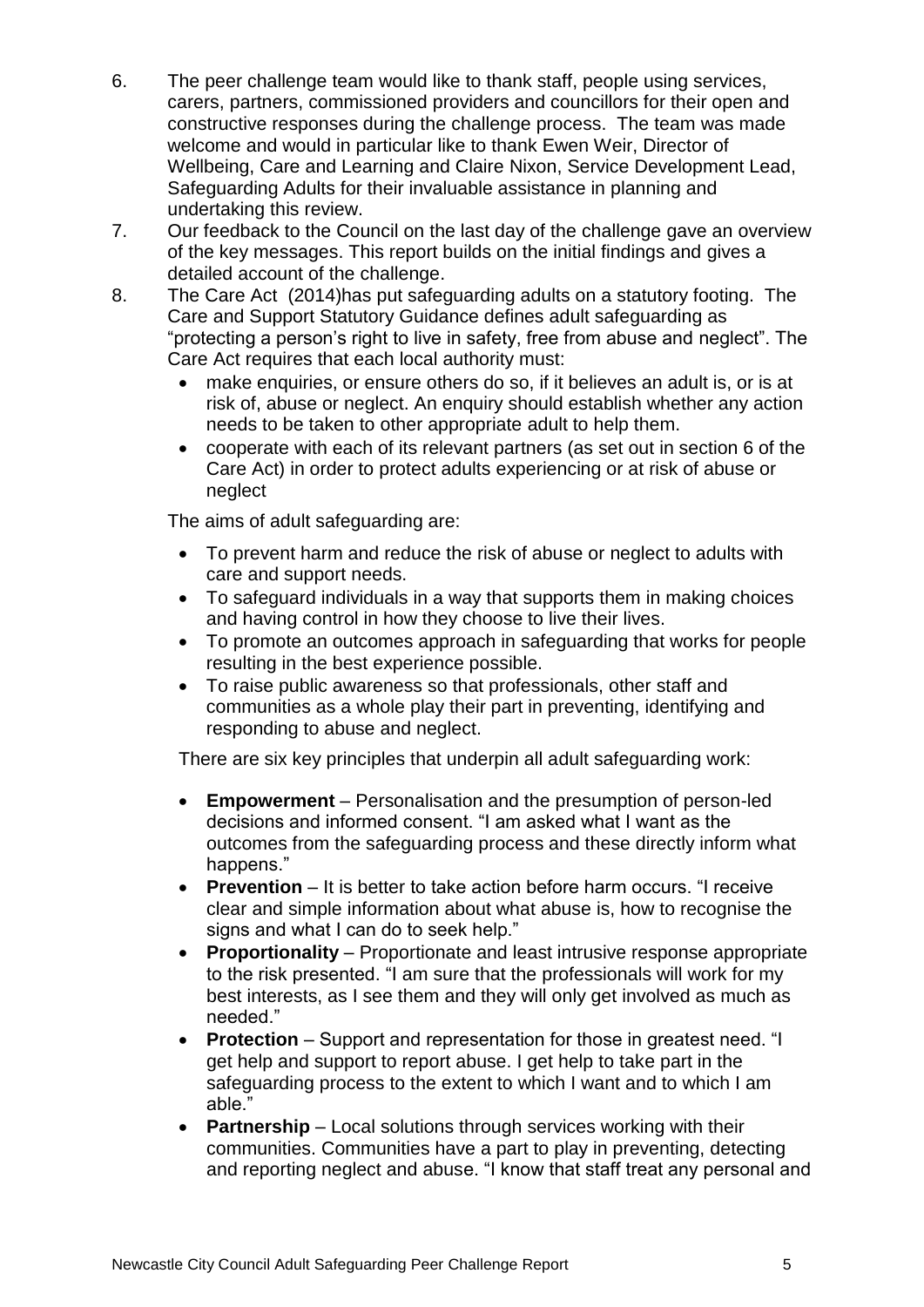sensitive information in confidence, only sharing what is helpful and necessary. I am confident that professionals will work together to get the best result for me."

 **Accountability** – Accountability and transparency in delivering safeguarding. "I understand the role of everyone involved in my life."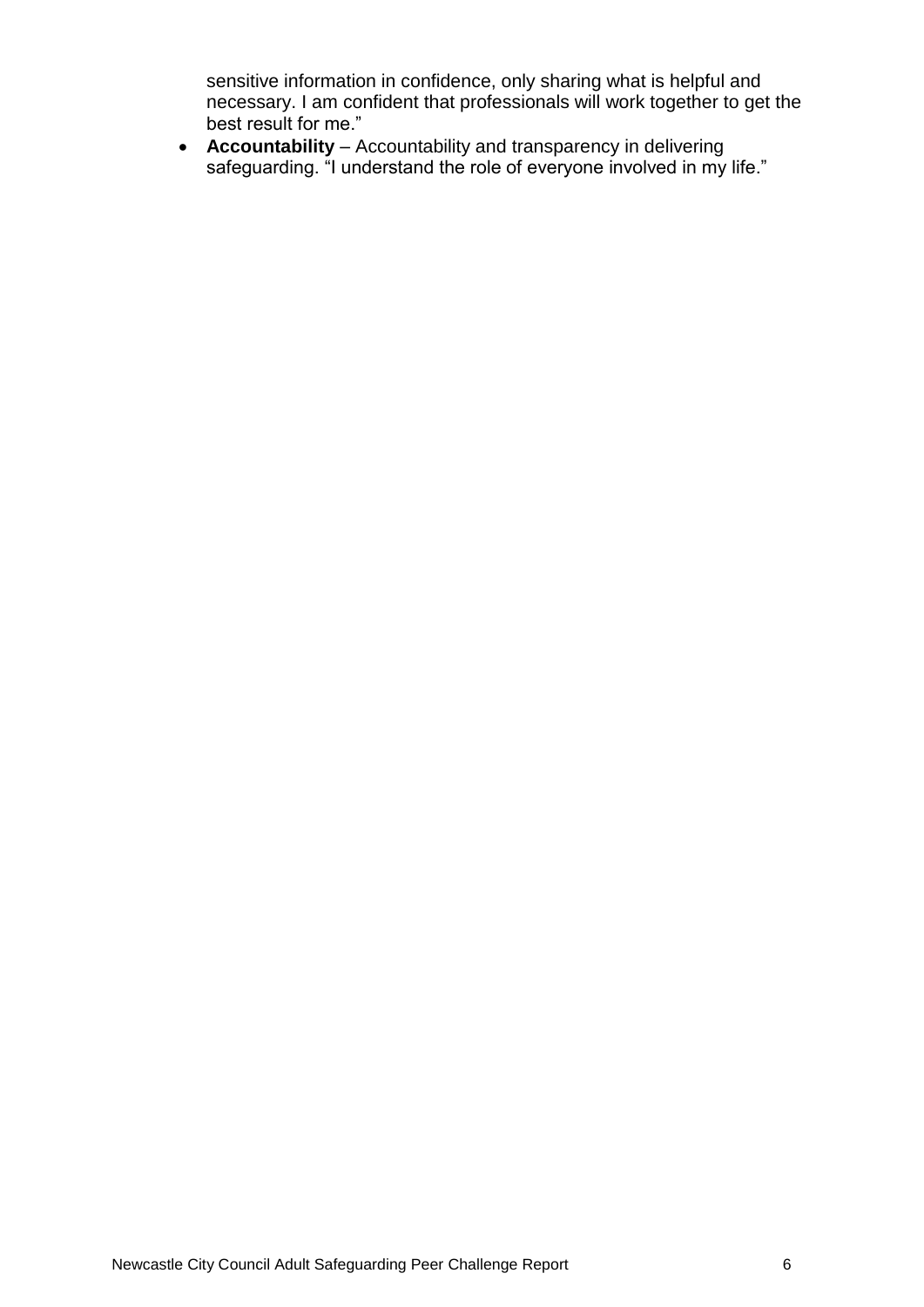# <span id="page-7-0"></span>**Key Strengths**

These are themes that cut across the three scoping questions:

- Use of [work on sexual exploitation] as a catalyst for change and improvement
- Political, corporate and partner awareness and buy-in to tackling sexual exploitation
- Evidence of a widespread awareness of sexual exploitation
- Establishment of the multi-agency hub for sexual exploitation
- High level of enthusiasm and morale across staff
- Single directorate is recognised as the vehicle for delivery across the "life course"
- Willingness to think differently and respond differently
- Transition for children with disabilities into Adult Social Care is good
- Good partnership working within and between the Safeguarding Boards
- Safequarding Boards are accessible, responsive and as a consequence are driving change
- Good quality housing service provision and support
- Wide range of innovative projects
- Good level of self-awareness
- 9. Work around sexual exploitation is being used to improve communication, service delivery and outcomes for young people by all partners across the city, including NCC. Learning is being shared and working practices are changing as a result, for example including Adult Safeguarding in the Risk Management Group. NCC is demonstrating how seriously it is taking the issues by dedicating resources to the Sexual Exploitation Hub. This also demonstrates the commitment to dealing with the current issues and hopefully preventing further incidences in future.
- 10. Awareness and buy-in is loud and clear across partners, elected members and officers. There is commitment from service providers to work together to tackle sexual exploitation coupled with knowledge about what it is, what it isn't, and how important it is to tackle it at whatever age.
- 11. There is widespread understanding of the ongoing work around sexual exploitation and the implications for both residents of Newcastle and how services are delivered. This cuts across partners in the voluntary sector, public sector and taxi drivers as well as Adults and Children's Safeguarding. There is a good general level of awareness around the Civic Centre with posters, information and contact details for emergencies or further information around the building.
- 12. There is a high level of enthusiasm and morale in the directorate, with staff up for change, keen to learn from the past. They speak positively about working for the council and want to see it succeed for its residents. There is a clear willingness to think differently and work in different ways.
- 13. The single directorate is enabling NCC to think and plan more clearly across the life course although more work needs to be done in order to unify the directorate.
- 14. Where a child's needs are at a certain level of complexity particularly for disabled children, the transition from Children's Services to Adults Services works really well. There is evidence that this is true working with partners, for example the pathway from Children and Adolescents Mental Health Service (CAMHS)to Adults psychiatry is clear.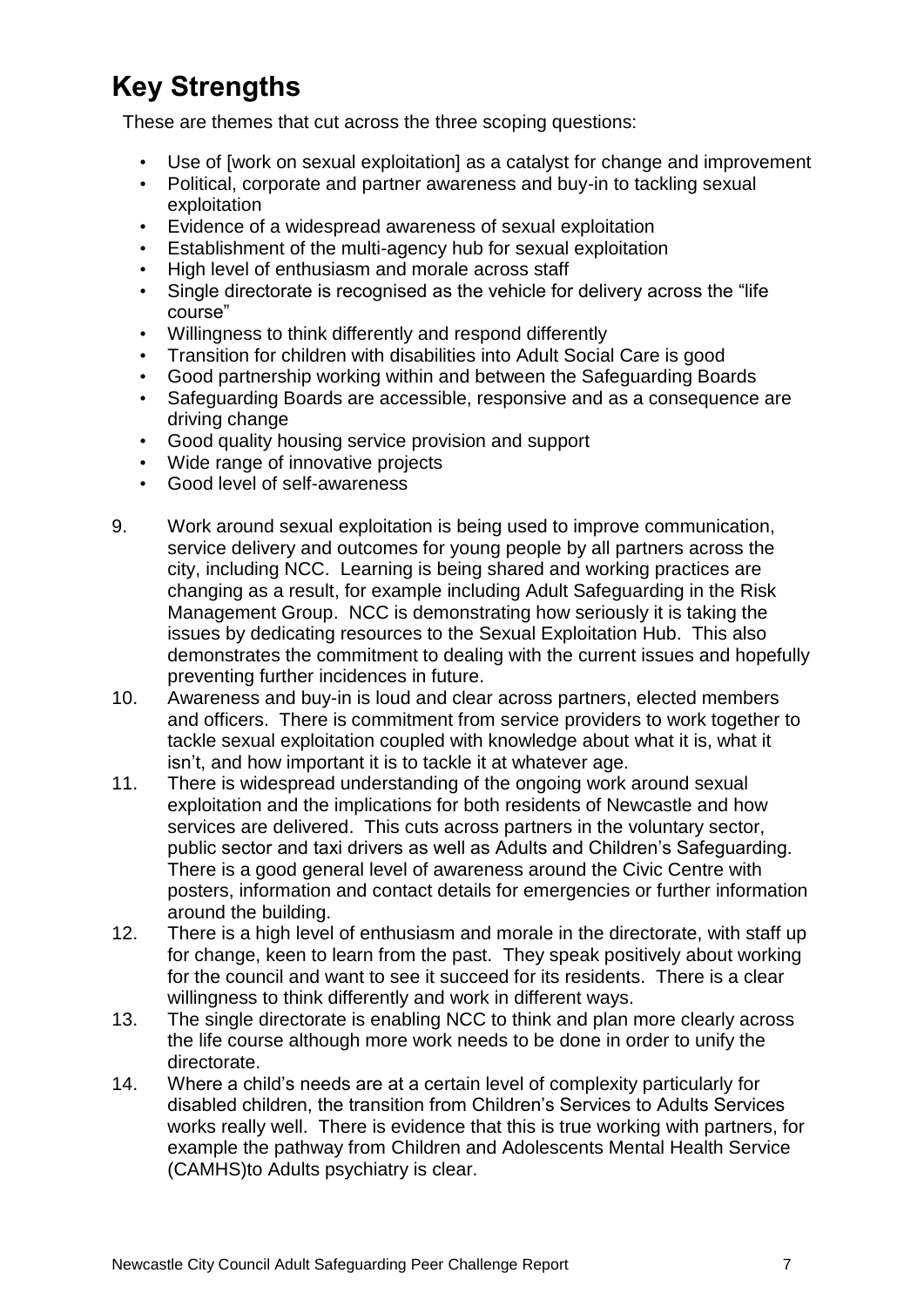- 15. There is good partnership between the two safeguarding boards, with several examples of joint working and shared learning, for example the joint report on mental health by the High Risk and Complex Needs Group. There are priorities common across both safeguarding boards which are aligned to other strategic boards in the city. This has been strengthened by multi-agency work on sexual exploitation.
- 16. The Boards are accessible. Staff and partners know who is on them, how they work and how to approach them. They are seen as places for people to escalate concerns and work through them. As a consequence, they are able to drive change and improve practice.
- 17. Housing support is impressive. There is really good support for vulnerable young people (for example care leavers) and adults with learning difficulties, working with them to sustain tenancies, and understand appropriate behaviour and responsibilities. There is wider support with the housing offer, with the council working well with the housing Arms' Length Management Organisation (ALMO).
- 18. There is a good range of innovative projects, where NCC has maximised opportunities for short-term funding to initiate work. This is commendable and NCC is clearly seeking out funding as much as possible. There are some risks about the balance between short-term funding and longer-term work, and some consideration should be given in the early stages to the sustainability of work.
- 19. There is a high level of self-awareness. NCC staff were rightly proud of what was working well, and generally knowledgeable about areas that needed more work. The focus on Transition illustrates this; the directorate knows that it is not working well for every young person and is keen to rectify this. Senior staff in the directorate found resonance in the peer team's findings.

# <span id="page-8-0"></span>**Identifying**

*Is Newcastle CC and its partners proactive in identifying and responding to young people with care and support needs who are at risk of, or experiencing, abuse or neglect going through the transition from child to adulthood?*

Incorporating the themes of "service delivery" and "working together"

- Examples of successful early identification across partnerships:
	- Risk Management Group / MSET
	- Common Case Management Group
	- sexual health clinics routinely asking about sexual exploitation
- Range of tools and resources to help early identification of sexual exploitation
- Transition for children with disabilities is good but the same approach is not [always] applied to other vulnerable young people who are known to children's services
- Adult safeguarding being routinely used to facilitate transition in complex cases instead of the transition protocol
- 20. There are good examples of how early identification of safeguarding need has improved recently. Commissioned services are proactively working to identify vulnerable young people. For example:

- Attending the multi-agency Risk Management Group (RMG) enables the Adults Safeguarding manager to pick up referrals for young adults. The RMG helps plan for highest risk individuals, including a checklist for assessing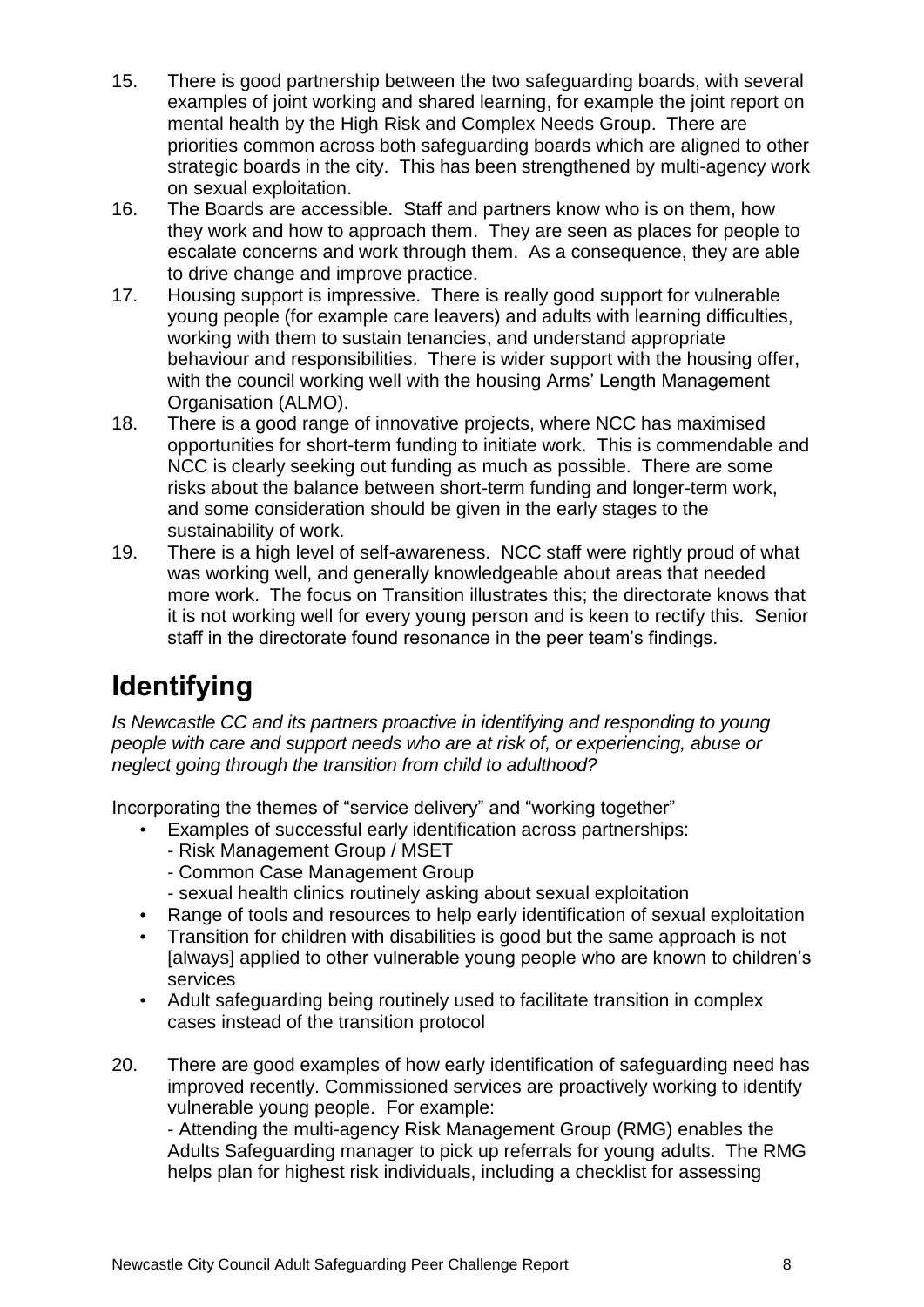vulnerable young people. The meetings are also useful for identifying trends (for example on sexual exploitation, missing children, high risk young people not on a plan).

- The Common Case Management Group (a multi-agency group looking at cases where individuals use services provided by a number of partners) picks up multiple issues on outreach referrals. Again, there is a good response and good outcomes are achieved.

- The 'teenage kicks' programme with looked after children has led to a good referral rate from various voluntary and independent services.

- The sexual health clinic has resulted in an increased referral rate from 13+ which is delivering good outcomes.

- Work with young people who are not in education, employment or training has helped to identify a hidden cohort of vulnerable young people who will need to go through transition.

- Work in Community Family Hubs such as 'Sure Start; has helped early identification.

- There is co-operation across the 12 North East local authorities to identify placements.

- 21. There is a range of varied tools to improve and share knowledge around sexual exploitation. These help to improve consistency of services, and include a procedural flow-chart, strategies, action plans, and a shared communications plan. This helps staff across partners to understand how might and might not be at risk. This is good multi-agency working, building on work on sexual exploitation, in particular the Sexual Exploitation Hub. However, these examples could be more widely spread to cover other areas of risk in young people around transition.
- 22. There are effective responses at the high end for the safeguarding spectrum but less so at the lower end. Where children's needs are so complex that they will meet the eligibility threshold for social care input as an adult, transition works well, for example transition for children with disabilities appears to be very good. The team did not see the same consistently proactive planning for transition and support for other vulnerable young people. There is little early work with Adults Services to help signpost young people to support that they may need, either within the local authority or delivered by partners. Given the apparent lack of provision (within the local authority or other sectors) for young people who fall outside of the eligibility threshold, there are likely to be resource implications if additional services are to be developed, .
- 23. There appears to be a focus within Children's Services on closing the case at the person's18<sup>th</sup> birthday, rather than planning and preparing for transition perhaps with fears or concerns about handing over care and risk management before a young person's 18<sup>th</sup> birthday. There could be closer working between the 16+ team and Adults Services.

#### <span id="page-9-0"></span>**Responsiveness**

*The responsiveness of the adult system to meeting the needs of young people with care and support needs who are at risk of, or experiencing, abuse or neglect going through the transition from child to adulthood*

Incorporating the theme of "Service Delivery", and "Performance and Resource Management" and "Working together"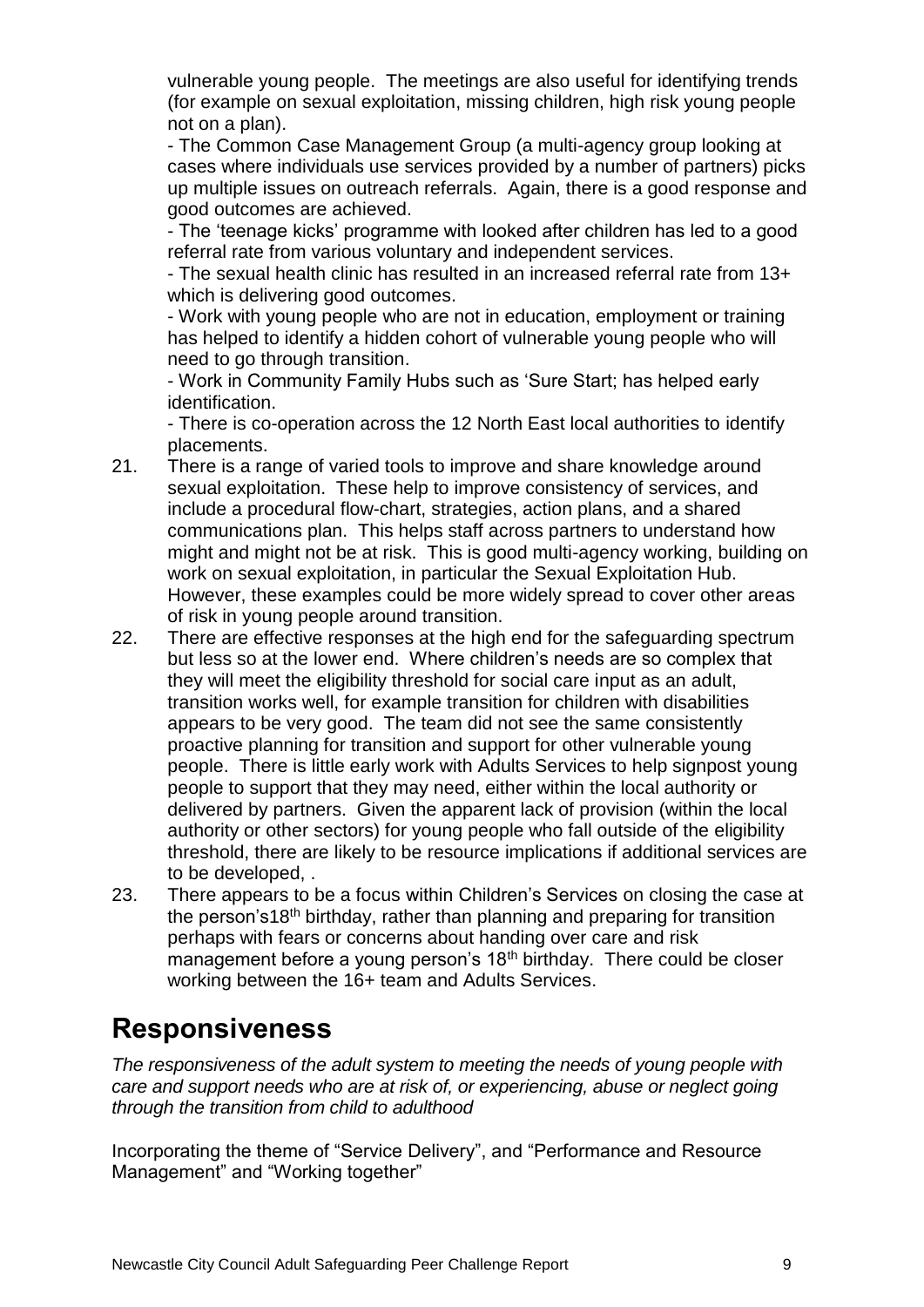- Proactive and effective response from Adult Safeguarding Team evident to 'high profile' sexual exploitation cases
- Adult services are open and willing to more multi-agency working and working closer with children's services
- Examples of good partnership working in Adult Safeguarding
- Adults social care ensuring the young adult gets the right assessment
- Adults systems appear to be process-driven rather than outcomes-driven
- Lack of effective transition is leading to a reactive response from Adults services and poorer outcomes
- 24. The focus recently has clearly been on sexual exploitation, and the Adult Safeguarding Team has provided a proactive and effective response which has involved new ways of working and sharing expertise. Learning has been taken on board as the work has progressed for example, Children's Safeguarding staff routinely involving Adult Safeguarding colleagues in complex abuse Strategy Meetings and in Serious Case Review (SCR) decisions in relation to sexual exploitation. Learning logs, revisions to policy and practice and new joint toolkits and practice guidelines are developed together Adult Services are now proactively engaged in transition in sexual exploitation cases.
- 25. There is an openness and willingness to improve multi-agency working in Adult Safeguarding, as well as working better with children's services. For example, IT access is being extended so that all adults social care staff can access historical child care records (already worked particularly well for complex abuse cases). There are also proposals to enhance information sharing through existing flagging systems.
- 26. There are good examples of effective partnership working, including the Sexual Exploitation Hub (led by police with Adults and Children's Services mental health, sexual health and third sector organisations), facilitation and delivery of the Exploitation Strategy, the multi-agency Youth Offending Team (including adults services, probation and police) and the Risk Management Group. Your Homes Newcastle (YHN), Newcastle's housing Arms' Length Management Organisation (ALMO) provides support to vulnerable young tenants, including embedding staff in the 16+ team. Partners view Adults' services as willing to work with them. There are good working practices wellembedded with children, police and partners regarding safeguarding. However, Children's Services have not yet fully developed a consistently effective relationship with Adults Services in order to support young people at transition between the two. Where there has been early involvement of Adults Services, there have been improved outcomes.
- 27. There is evidence of appropriate use of MCA and Mental Health Assessments but this is not always consistent. Further work is needed across the partnership to embed the principles of the MCA and to agree ways of working in cases where young people are assessed and found to have mental capacity, but who don't want to be helped. In such cases there needs to be agreement across the partnership as to how to approach these situations, for example, a focus on disrupting perpetrators. Adult social workers do not give up on adults involved sexual exploitation even when the individuals are resisting support, and this may not be sustainable. There is a strong sense of knowing how to respond to adults being sexually exploited. Lessons from work on sexual exploitation are clearly being learned.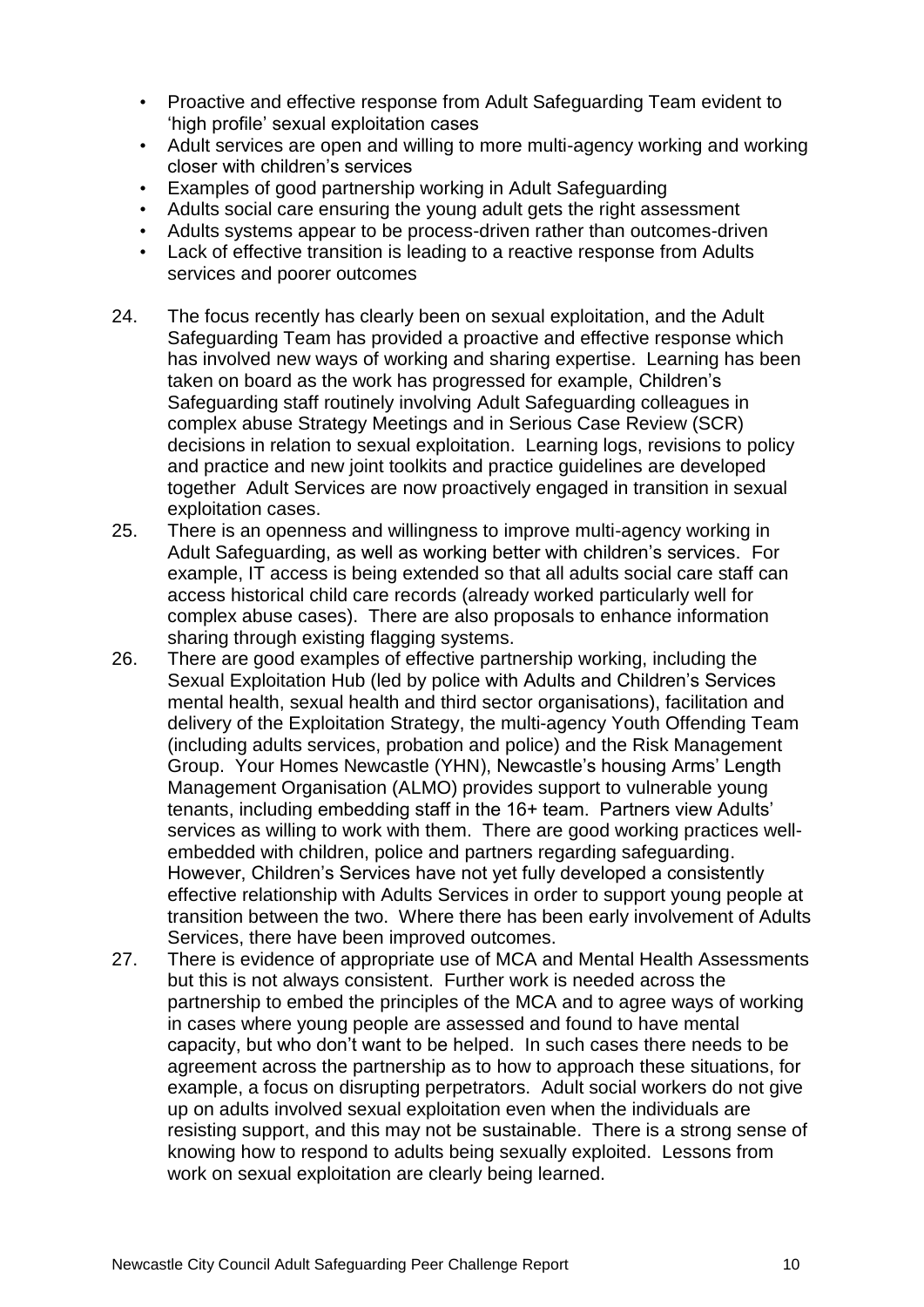- 28. The team heard views from people working in both children's and adults services that they are process driven and have little clarity on how to collect outcomes, although there have been previous joint audits which have been useful. The case file audit demonstrated that pre Care Act implementation, there was little evidence of an outcomes focus, but this has greatly improved in 2015/16 with recording systems amended to better capture the voice of the person at the centre of the safeguarding process.
- 29. The team saw some evidence of cases that were closed at 18 or 19 but the scaffolding made available to the young person was not sufficient for them to move into adulthood, and the young person effectively hit crisis. In some cases this resulted in Adult Safeguarding procedures being used to facilitate transition instead of the Safeguarding Transition Protocol being implemented. Where this happens, Adults' Safeguarding manage the process well and reasonable outcomes are achieved for the individual. Transitions for children with disabilities and learning difficulties has a clear and successful process.

#### <span id="page-11-0"></span>**Effectiveness**

*Whether young people with care and support needs who are at risk of, or experiencing, abuse or neglect going through the transition from child to adulthood are effectively safeguarded as they progress into adulthood?*

Incorporating the themes of "Effective Practice" and "Outcomes" and "people's experiences of safeguarding"

- Several examples of really effective practice:
	- safeguarding transition protocol
	- sexual exploitation hub
	- Common case management group
	- Risk Management Group
	- children with disabilities transfer
- Some good approaches and innovative projects
- Strong networks within Safeguarding arena
- Limited shared narrative within the Directorate and a disconnect between Adult and Children's Services
- Partners often have the same priorities, but they are not shared priorities
- 30. The Safeguarding Transition Protocol (STP) is a really good tool, but as has been illustrated above, is not embedded and is therefore not as effective as it could be. Other processes and practice are working well, using multi-agency approach to help early identification and effectively deliver outcomes for people. Some of these are only recently in place and will take time to see how effective they are long-term as further cuts may take place.
- 31. There are a number of innovative projects for example the Family Hubs, Operation Bridges, Huddles for mental health services, Changing Lives and Teenage Kicks. The Commissioning Team has re-written its strategy and is looking to strengthen the offer to 18-25s. All of these have delivered good outcomes, but many are reliant on short-term funding with means there are risks to sustainability.
- 32. The Adult Safeguarding arena has good networks, across the city and the region. This is helped by working with the police and health services across a wide area to help track and monitor the outcomes for individuals.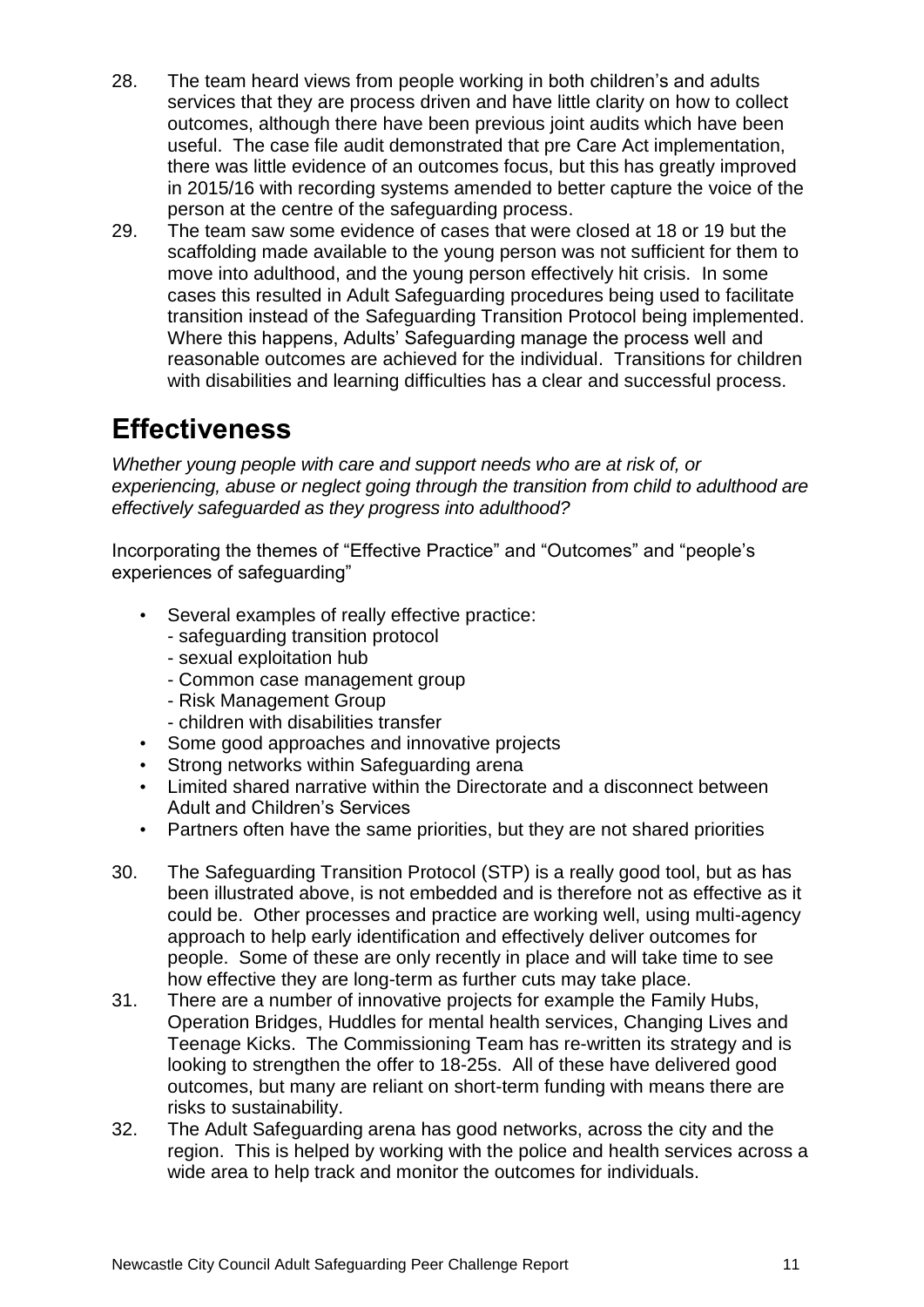- 33. The limited shared narrative within the Directorate is an area for real improvement. The Directorate is not maximising the benefits of Adults and Children's being brought together. Children's Services appear to have struggled to come into the field of 'one directorate". There are several examples of this disconnect, for example, inconsistent communications to manage expectations of transition and lack of clarity on how whole family assessments happen, or how young carers becoming adults are identified and supported. Where there is clear strategic direction, for example around life courses, there is a different language and narrative between Children's and Adults. Partners are able to see the cultural difference between Adults and Children's services. Ensure transition fits clearly across Adults and Children's services.
- 34. Partners have broadly the same priorities, but articulate them differently. There is no clear golden thread from the Health and Wellbeing Board, through the Safeguarding Boards and Safer Newcastle, despite the fact that every organisation is talking about doing the same thing. The team suggest having joint priorities across the different partnerships in order to get collective ownership of them all and avoid any confusion to those who use the various systems.

#### <span id="page-12-0"></span>**Leadership**

- Elected members show enthusiastic leadership and engagement
- Leadership in Adult Service is seen as flexible and responsive
- Universally positive feedback on the Director
- Single directorate has offered opportunities for working together and improving delivery
- Anxiety within the service about the level of savings to be made and the impact on delivery and meeting demand
- Resources appropriately targeted on responding to sexual exploitation but at what cost to other priorities?
- Lots of innovative projects but disparate. How will the learning be embedded and sustained?
- 35. There is strong political leadership, with two portfolio holders demonstrating an in-depth knowledge (both detail and breadth), being solution-focused and evidence based. They are well engaged and are able to articulate the safeguarding and sexual exploitation work in particular. There has been work raising awareness about sexual exploitation, transition, and information sharing with a broad range of councillors. This was demonstrated and evidenced by the good emerging relationships with health and other key partners, particularly with regards to transition. There have been Task and Finish groups on both Mental Health and specifically on Transition, which has strengthened member knowledge. The role of the Corporate Parenting Advisory Committee is a strength; recent reports include Why children go missing, outcomes of return interviews and Family insights project outcomes. However, the team were unsure what role Scrutiny has in Children's Services, which could add value to work around transition.
- 36. Leadership in Adults is seen as supportive and flexible, with a high degree of trust and autonomy. This is not seen as consistent across the directorate, with some reporting that they do not feel valued by the children's leadership.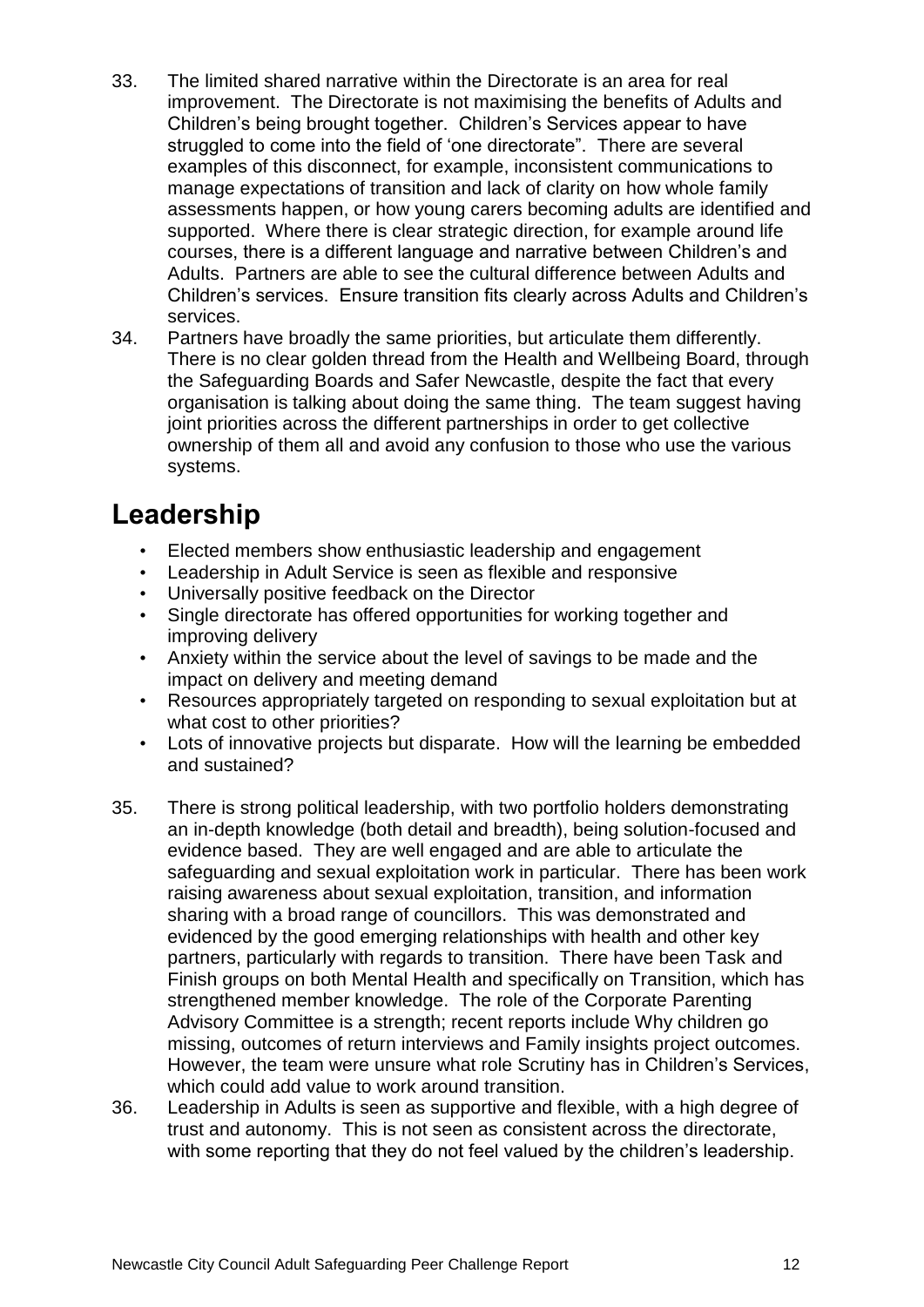- 37. The single directorate approach has been largely seen as very positive, although more could be done to maximise the benefits and embed a single culture. For example, joint teams such as Children's and Adults' social workers working together during transition. The 'whole family' approach to assessments that respond to need is in its early days, but is developing positively and breaking down service silos. Where commissioners have no experience of operational practice, it is important to ensure that they involve practitioners in the commissioning process.
- 38. Social workers feel that Newcastle City Council is a positive place to work, and they have a high degree of goodwill working, as they feel valued. Morale is generally good. However, there are fears about a potential reorganisation as some feel that it's only just settling down after the last reorganisation. Concerns were expressed to the team about managing demand with an increase in referral rate in the more challenging financial climate going forward, for example the Early Help Preventative Strategy or embedding the 'Whole Family' approach.
- 39. Resources are rightly targeted on Sexual Exploitation at the moment. However, after the trials there is likely to be a spike in demand and capacity may be compromised. The focus and energy on sexual exploitation risks missing other vulnerable young people, (for example where modern slavery, legal highs, drugs and alcohol are making a young person vulnerable) and are they falling by the wayside? Ensure that conversations take place with elected members and partners about what the current situation means, identifying what work cannot be done with a continual check on the resources in order to target work most appropriately.
- 40. There are a lot of innovative initiatives and projects (internally and with partners) but they do not appear to be strategically co-ordinated or consistent. There are some questions around the sustainability of some of the initiatives, for example, sexual exploitation, Family Insights project). What are the plans for when the short-term funding ends? Make sure that the learning is embedded and sustained.

# <span id="page-13-0"></span>**Case File Audit**

- Pre 2015 outcomes for service users not sought or recorded (Making Safeguarding Personal principles not applied)
- 2015/16 cases show improved recording MSP in evidence
- Mental Capacity Act principles not followed in [some] cases parental views being given priority
- Cases brought under safeguarding in order to facilitate transition
- Safeguarding Transition protocol not being followed cases coming to attention within weeks of age 18
- A lot of support offered in some cases e.g. floating support 16 18 but possibly creating over dependency leading to crisis at point of transfer
- Cases in safeguarding procedures resulted in timely responses
- Decision making generally accords with threshold document
- 41. It is clear that there is learning and improvements, for example, before 2015, outcomes for service users were not recorded as you would have wanted, but there has been a marked improvement more recently.
- 42. However, MCA principles were not followed in many of the cases. In particular, carer views being the default position for young adults going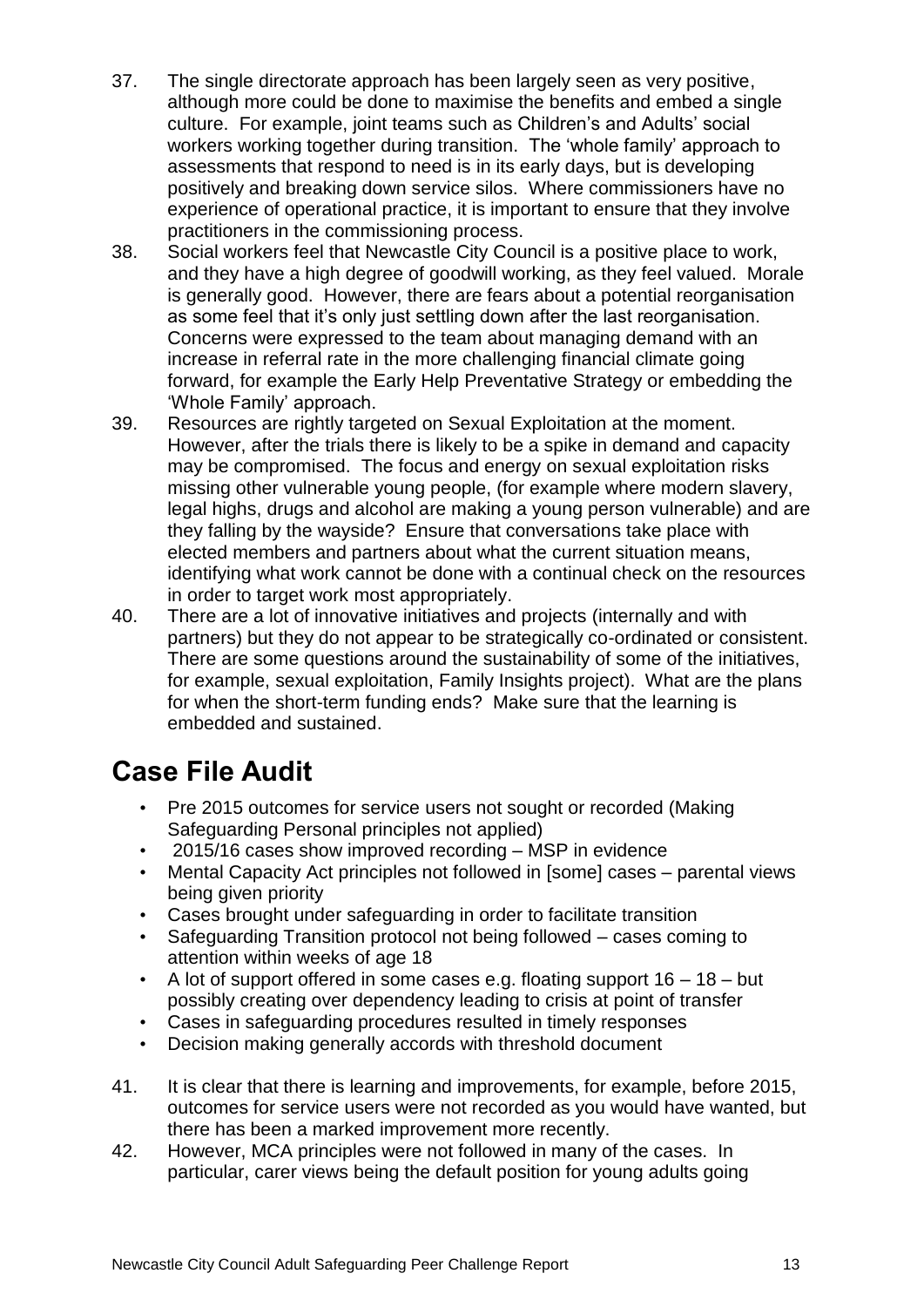through transition. There were examples, mostly within children's services, where even where that person has capacity, or some capacity, the carer was given precedence.

43. Cases are not coming to Adults' Services early enough. The STP is often not followed, and then there is a rush towards the  $18<sup>th</sup>$  birthday. This can create over-dependency, and can create crisis when the services stop at 18. Adult Safeguarding then picks them up. When that happens, there is a really good response.

## <span id="page-14-0"></span>**Key Considerations**

- After the trials, after the SCR what next?
- Maximising the opportunities of having one directorate make it real through the culture and operational delivery
- Common language, common narrative, being understood amongst stakeholders, including elected members, partners, colleagues and citizens ensure effective communication
- Update the children's safeguarding vulnerability checklist to be multi-agency and applicable across the life course
- How can good practice examples, and the learning from them, be spread widely to improve consistency of practice?
- How do the Safeguarding Boards measure their impact and quality assure their work?
- Robust training offer for Safeguarding Boards, but more targeted training for transition needed
- Wider range of learning and development opportunities needed
- 44. The focus is currently on sexual exploitation and risks at transition. It is important that there is clear consideration of transition beyond the trials, and how work will continue to develop. The team didn't hear consideration on how NCC, and Adults' Services in particular, will work after the trials.
- 45. Everyone the team spoke to saw the asset of one directorate, but it needs to be made real. Service users do not need to see the structure; it should be seamless from children's to adults, although the actual support may change. It is important to model the senior leadership that you want across the directorate. This may be helped using tools such as a regular strategic management teams and a Joint Social Work Forum. There is a need for team bonding, to develop the strength of being one team with one culture. That will then influence the operational delivery and improve transition.
- 46. Develop a common language and narrative that is easily understood. For example, the name of the directorate or the Health and Wellbeing Board has to be explained when it is referred to. There is confusion, within the council and amongst partners, so it's likely to be worse for citizens. There appear to be a number of strategic meetings with partners that involve the broadly the same people having the same or similar discussions.
- 47. Invest in specialist Comms support, within the directorate and more widely. Messages need to be embedded about the single directorate, and also about how some very complex messages are going to get communicated to the outside world.
- 48. Involve your partners in revising the Vulnerability Checklist, using the opportunity to develop a multi-agency life course vulnerability checklist.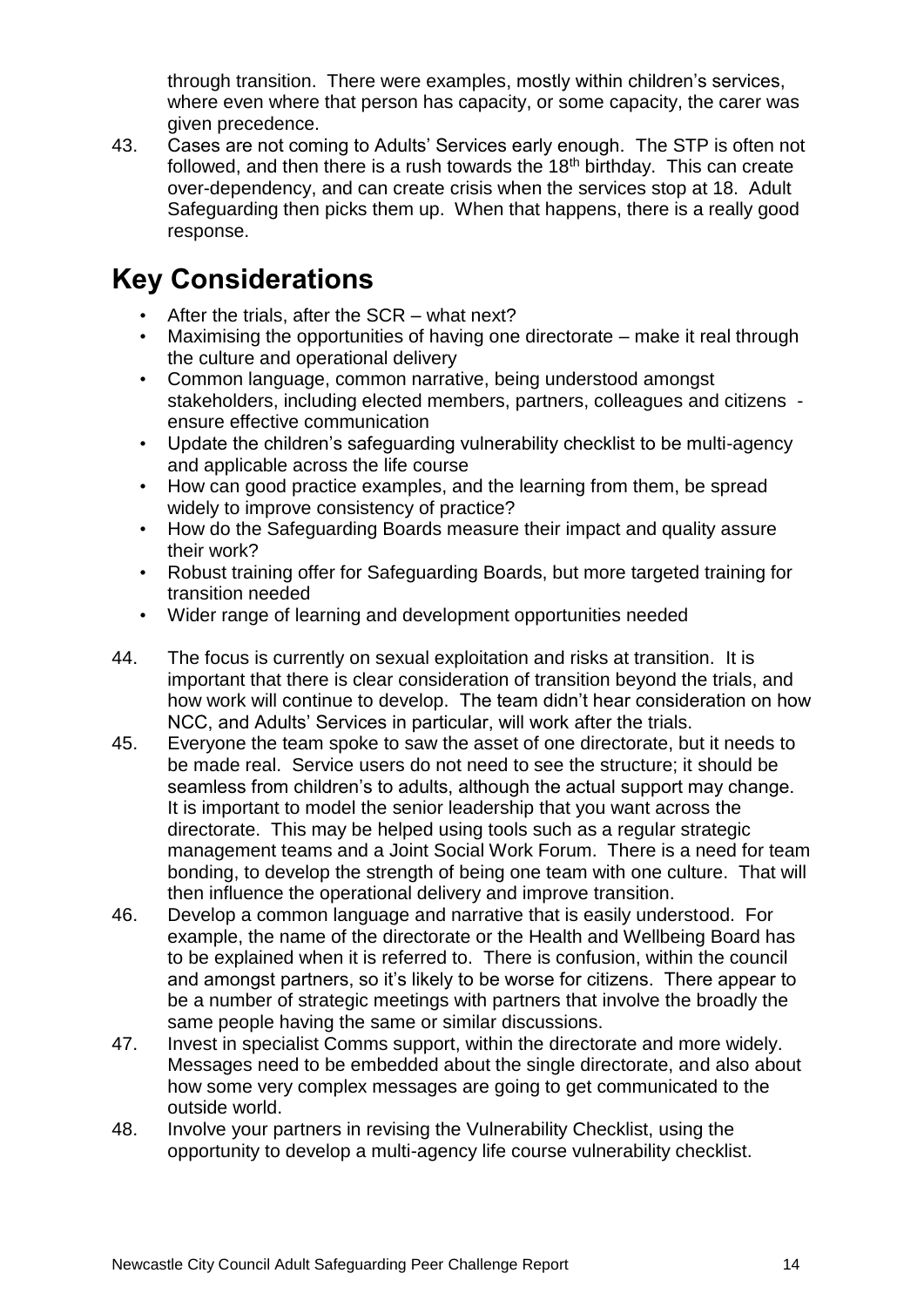- 49. You are doing some very good work; ensure that the learning is spread widely internally and externally and build on what you have.
- 50. Measure the impact and value of what the Safeguarding Boards do and how they do it. Have they got the right tools? How is evaluation built into work that they do? Establish joint priorities and outcomes, based on a joint performance framework.
- 51. There is a wide range of learning opportunities that could be developed across the Boards and the Directorate. You have some really good tools and resources, but think about how you spend time to get it really embedded. Have lessons been learned on why the STP is not embedded? Consider joint training, for example on legal literacy (The Care Act, Deprivation of Liberty, The Children's Act). This will help Children's Services understand the Adults arena better and vice versa. Look at different development models, such as shadowing and mentoring as well as training, and then share the learning.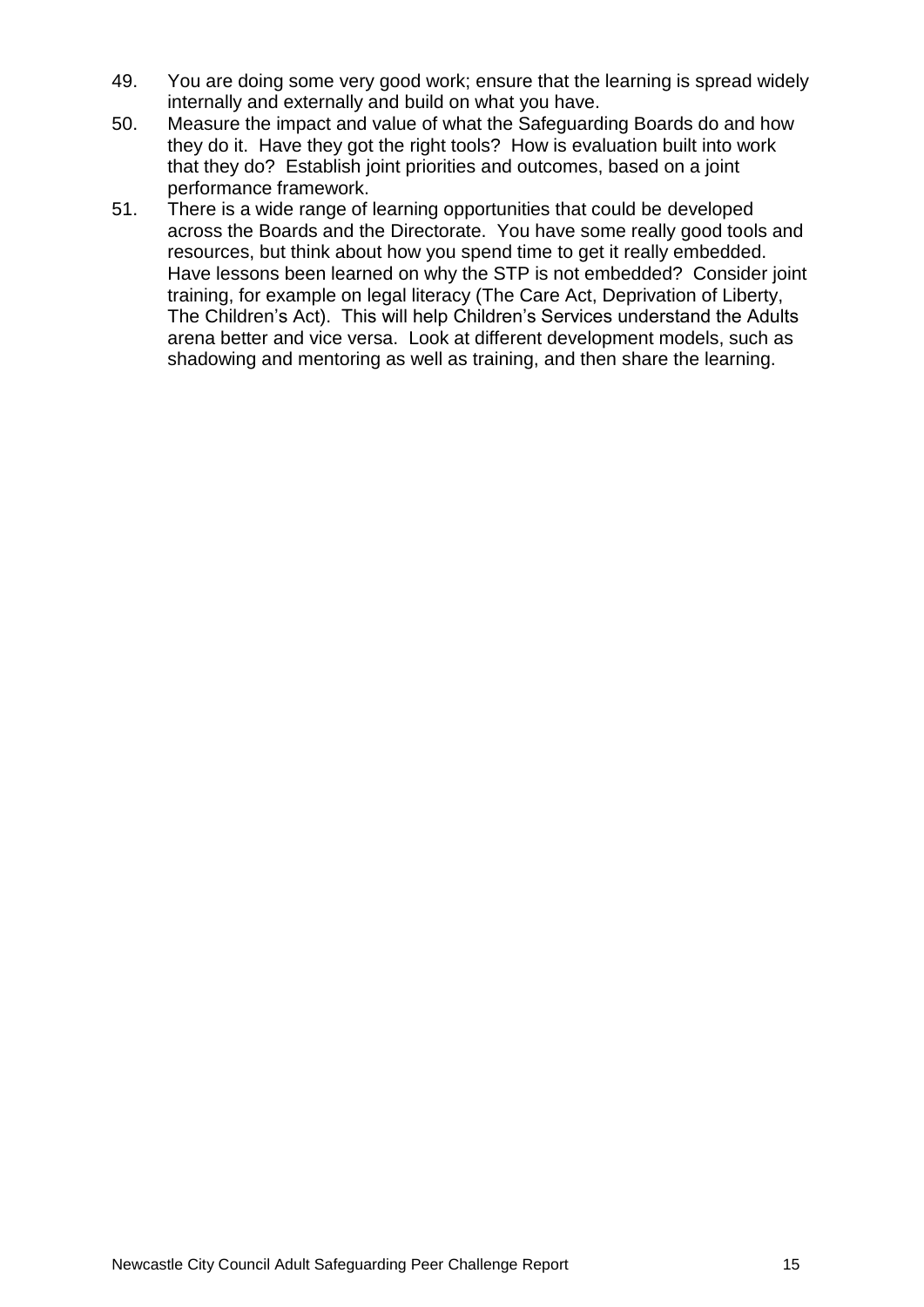#### <span id="page-16-0"></span>**Adult Safeguarding resources**

#### **1. LGA Adult Safeguarding resources web page**

[http://www.local.gov.uk/web/guest/search/-/journal\\_content/56/10180/3877757/ARTICLE](http://www.local.gov.uk/web/guest/search/-/journal_content/56/10180/3877757/ARTICLE)

**2. Safeguarding Adults Board resources** including the Independent Chairs Network, Governance arrangements of SABs and a framework to support improving effectiveness of SABs

[http://www.local.gov.uk/web/guest/search/-/journal\\_content/56/10180/5650175/ARTICLE](http://www.local.gov.uk/web/guest/search/-/journal_content/56/10180/5650175/ARTICLE)

**3. LGA Adult Safeguarding Knowledge Hub Community of Practice** – contains relevant documents and discussion threads <https://knowledgehub.local.gov.uk/home>

**4. LGA Report on Learning from Adult Safeguarding Peer Challenge** [http://www.local.gov.uk/web/guest/search/-/journal\\_content/56/10180/4036117/ARTICLE](http://www.local.gov.uk/web/guest/search/-/journal_content/56/10180/4036117/ARTICLE)

**5. Making links between adult safeguarding and domestic abuse** [http://www.local.gov.uk/web/guest/search/-/journal\\_content/56/10180/3973526/ARTICLE](http://www.local.gov.uk/web/guest/search/-/journal_content/56/10180/3973526/ARTICLE)

6. **Making Safeguarding Personal Guide 2014** – the guide is intended to support councils and their partners to develop outcomes-focused, personcentred safeguarding practice.

[http://www.local.gov.uk/web/guest/publications/-/journal\\_content/56/10180/6098641/PUBLICATION](http://www.local.gov.uk/web/guest/publications/-/journal_content/56/10180/6098641/PUBLICATION)

7. **Social Care Institute for Excellence (SCIE)** website pages on safeguarding. <http://www.scie.org.uk/adults/safeguarding/index.asp>

#### <span id="page-16-1"></span>**Contact details**

For more information about the Adult Safeguarding Peer Challenge at Newcastle City Council please contact:

**Becca Singh Local Government Association** Email: [becca.singh@local.gov.uk](mailto:becca.singh@local.gov.uk) Tel: 07919 562 851

For more information on adults peer challenges and peer reviews or the work of the Local Government Association please see our website [http://www.local.gov.uk/peer](http://www.local.gov.uk/peer-challenges/-/journal_content/56/10180/3511083/ARTICLE)[challenges/-/journal\\_content/56/10180/3511083/ARTICLE](http://www.local.gov.uk/peer-challenges/-/journal_content/56/10180/3511083/ARTICLE)